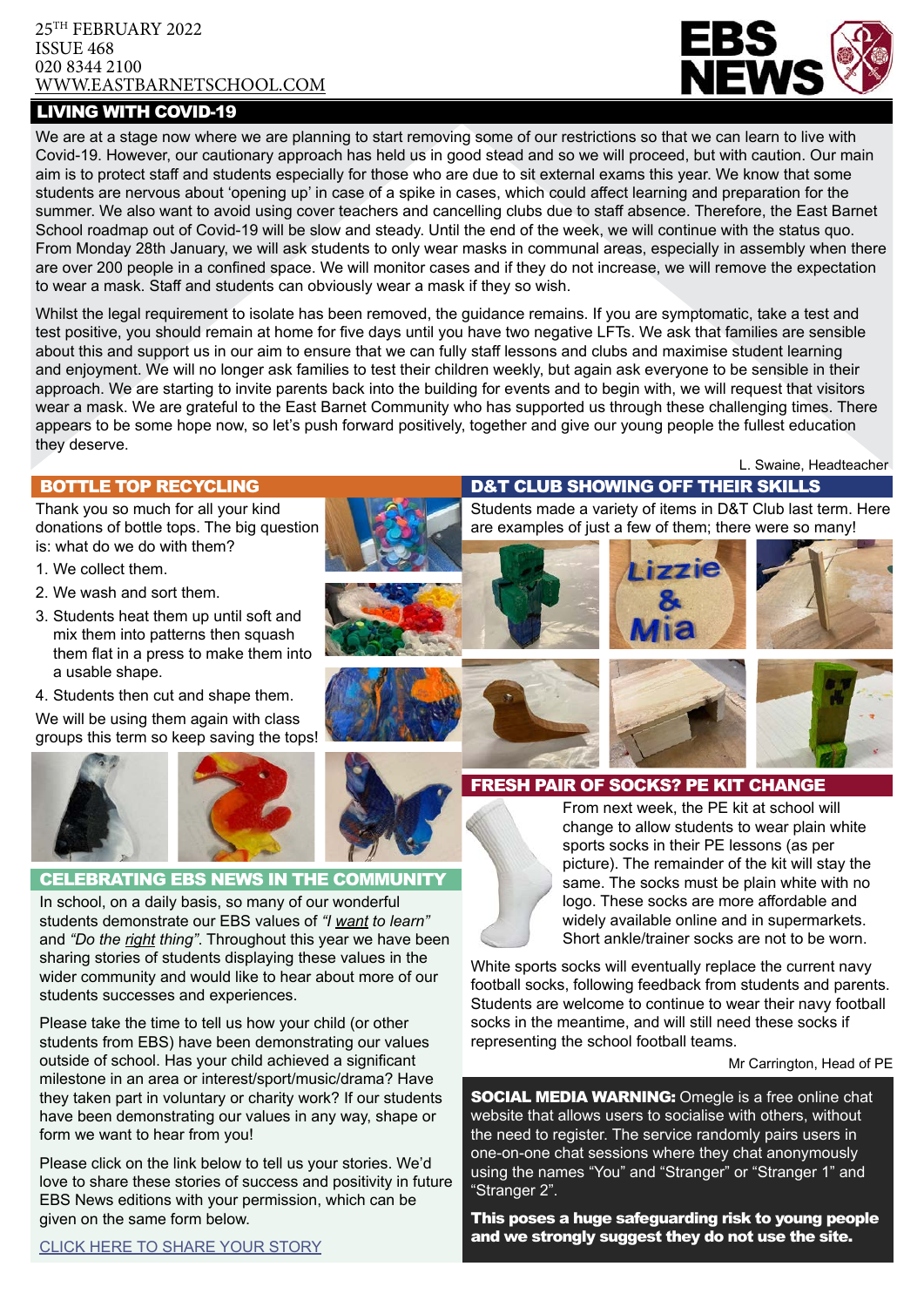# EAST BARNET SCHOOL **PRESENTS**



All authorised performance materials are also supplied by MTI

# **Tickets available at the EBS Shop** WWW.EASTBARNETSCHOOL.COM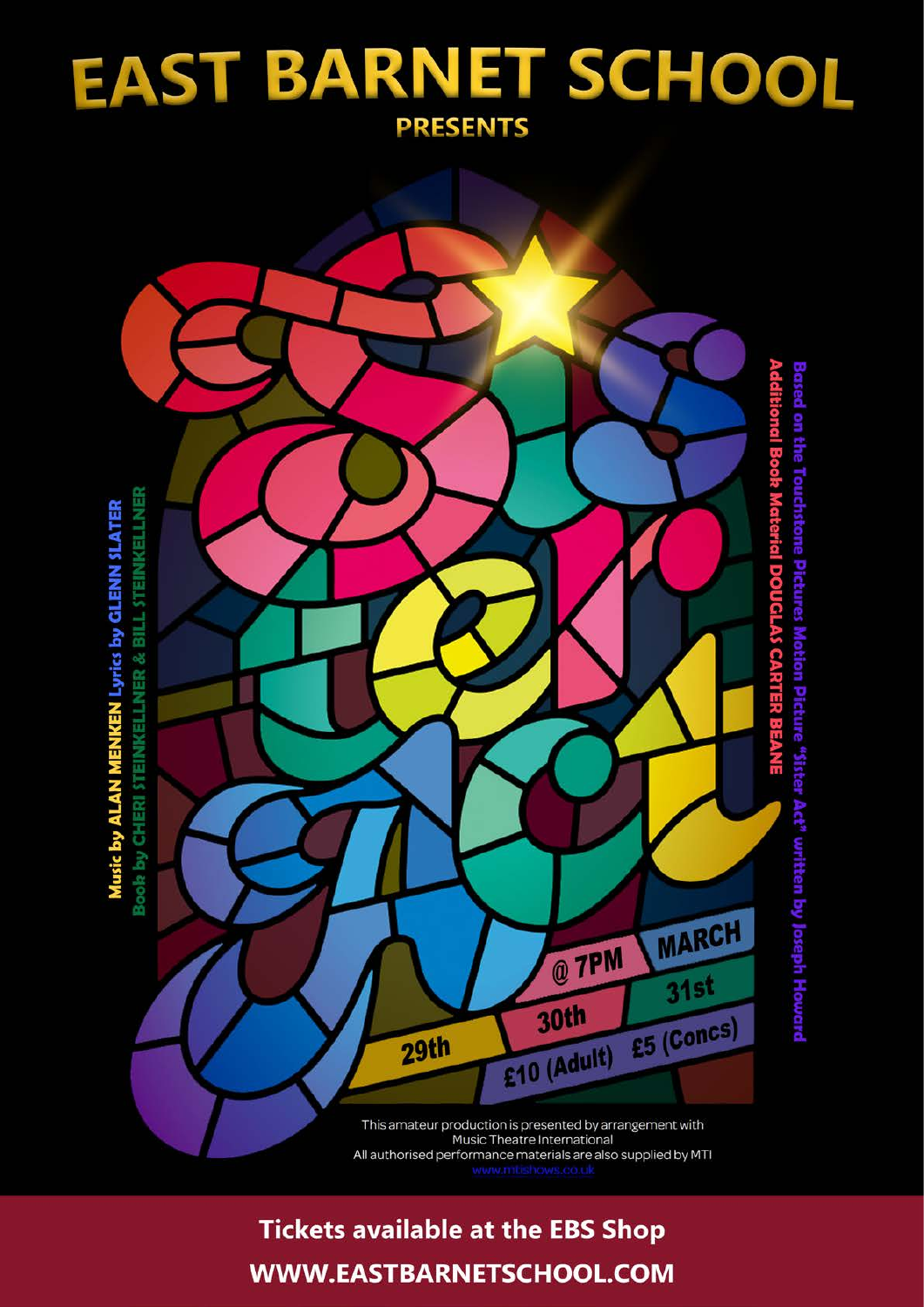#### YEAR 10 & 11 GIRLS' FOOTBALL

EBS PUT ON THEIR RUNNING SHOES AGAIN



Our Year 10 and 11 Girls' Football Team played the semi-final of the Barnet Cup at EBS, on Tuesday 22nd February. The girls played with determination and showed excellent teamwork to win 4-0 against Saracens Academy. The passing, shooting and defensive skills were amazing to watch, and we look forward to playing the final at London Academy on the 17th March. Congratulations to the following students: Hanan 10E, Anya 10F, Lauren 10F, Alexandra 10G, Milly 10H, Missy 10F, Renee 11A, Liana 11D, Anna 10A, Yasmin 11C, Lilly 10C, Isabella 11D, Zahra 10D, Anastasia 10F.

## WELCOME TO EBS, PC MARK MARTIN!



We would like to introduce you to our Safer Schools Officer, PC Mark Martin. He is based at our school every Thursday as part of the Safer Schools Program so you may see him out and about on duty. He will also be delivering assemblies and supporting in the delivery of some of our PSHEE. If you would like to discuss anything with him, please email enquiries $@$ [eastbarnetschool.com](mailto:enquiries%40eastbarnetschool.com?subject=PC%20Mark) and we will put you in contact.

### ONE LAST PUSH ON THE CYCLE TRACK!



We are nearly there… thanks to the amazing team of volunteers that turned out last term, our cycle track is coming back to life. We're now asking for student and parent volunteers to help out on two more Saturdays to finish the job! We are also hoping to clear our school allotment at the same time so students can begin gardening and growing produce for our canteen! Please click the sign up sheet below if you are

able to help out for a couple of hours on either of these dates: Saturday 26th February (9am-1pm) or Saturday 12th March (9am-1pm).

#### [CLICK HERE TO SIGN UP!](https://bit.ly/3hfQs26)

We hope to see you there. Many thanks!

Mr Carrington, Head of PE

ANCY

#### WE ARE RECRUITING!

We are having a recruitment drive for various positions, both teaching and support. If you want to join #TeamEBS click [here](https://www.eastbarnetschool.com/vacancies/) for info!

### PTFA NOTICES

The PTFA AGM will be on Thursday 17th March at 6pm, in person in the EBS Sixth Form Café. This will be very exciting because Ms Swaine will be attending, nominations and elections for Chair, Treasurer and Secretary are taking place (why not put yourself forward?), the biggest event ever will be discussed and of course, refreshments! Get involved!



On Wednesday 9th February, a group of Year 7 athletes took part in the London Youth Games Sports Hall Athletics in Harrow. The students selected were: Scarlett O-H, Melody Y, Adrina W, Kharm B-W, Naomi L, Elyah B, Ellie B, Armani L-O. The students had secured their place at the secondary round by being the best in the borough back in November. Ms Buczman was blown away by their support for one another and their ability to adapt to their surroundings. The first event was the obstacle relay that involved a number of skills such as; speed bounce, hurdles, fast feet, running and turning on the boards. They were up against the best, but managed to secure 3rd position. Elyah then secured 1st place in the 2-lap race followed by Ellie and Scarlett who also secured 1st position in the 8-lap Paarlauf. All students were fantastic and didn't pick up many faults but the judges had eyes like hawks! Their drive to keep going, try their best, and support one another was exemplary and it was a privilege to be their Team Manager. EBS came 5th in the competition and although we are super proud of their performance we unfortunately didn't secure a place in the finals. It was a tough competition and the girls should be pleased with their achievement.

#### CAREERS UPDATE

**Year 10+:** Check out the [NHS Careers Fair](https://www.mdx.ac.uk/study-with-us/information-for-schools/resources/nhs-social-care-careers-fair) that will be held both face to face and virtually on 17th March 2022 at Middlesex University. There are around 350 different careers within the NHS so have a look at the opportunities on offer!

Year 10<sup>+</sup>: Careers with Google and also Healthcare Careers [Insight](https://mailchi.mp/successatschool/check-out-our-upcoming-insight-webinars-for-students-and-parents-1281939%3Fe%3D642d5f3a08) seminars for Years 10 upwards and their parents.

Year 10<sup>+</sup>: Programming and Web Development one day workshops available [here](https://spotler.qagroup.com/qaapprenticeshipslz/lz.aspx%3Fp1%3DVz4DA1MVM5OTYxNTc1Mzo3RDczQ0M1NDcyNzQ3NDJGQTY2NUFFNjExRjRBMkZDNA%253d%253d-%26CC%3D%26p%3D0%26goal%3D0_f09eb3b2c8-6be5407c21-212116952%26mc_cid%3D6be5407c21%26mc_eid%3D642d5f3a08).

**Year 13:** Goldman Sachs Banking and Finance Degree Apprenticeships available [here.](https://www.allaboutschoolleavers.co.uk/employers/profile/goldman-sachs)

**Year 13:** IBM one year Internship available [here.](https://successatschool.org/jobandcoursedetail/569/IBM-Business-Futures-Gap-Year-Placement)

**Year 13:** Network Rail have launched their September 2022 Campaign to recruit 174 [Level 3 Engineering Apprentices](https://www.networkrail.co.uk/careers/early-careers/apprenticeships/level-3-engineering-apprenticeship/). Closing date is expected to be end of April 2022.

For [National Careers Week](https://www.youthemployment.org.uk/employment-help-young-people/national-careers-week/) (#NCW22 across social media) we organised career activities including assemblies, subjectlinked career videos and sessions on application forms and interview tips. We are always interested in short careers talks by any parents/carers or friends of the EBS community.

## CAN YOU HELP OUR PRODUCTION?

Our production of Sister Act is set in the late 1970s – do you have anything that we could borrow that fits the bill? We need flares, shirts, jackets, tank tops, and skirts. If you think there might be anything in the back of the wardrobe (yours or someone else's) that could pass as 1970s clothing, please send your child into room 101 with it, or email [here](kmessios%40eastbarnetschool.com).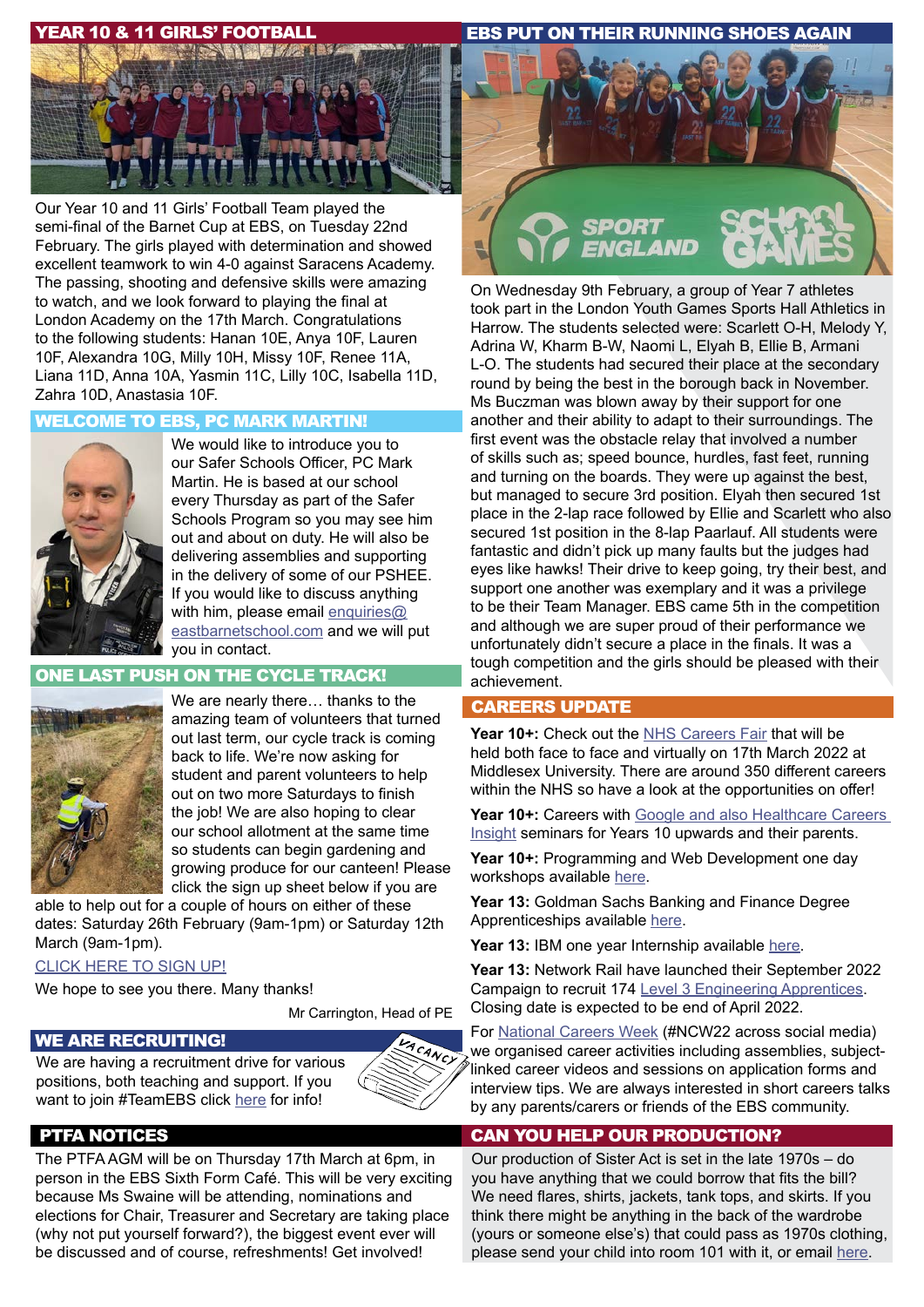

V F. a



# **MAINS**

**Horrid Henry's Greedy Buns** (Chicken Burger with Tomato, Lettuce & Mayo)

**BFG's Human Bean Burrito** (Mixed Bean Burrito)

Served with

**Where's Wally Potato Wedges** 



**Gangsta Granny Greens** Jack's Magic Beans

Peter Rabbit's Carrots

# **Cheshire Cat's Cheesy Macaroni Bake**

**Grandpa Joe's Jacket Potato** with baked beans or tuna and cheese

**Scrumdiddlyumptious Soup** 

# **DESSERTS**

**Queen of Hearts Tarts** 

Charlie and The Chocolate Cake M with Oompa Loompa Chocolate Sauce

**Hansel and Gretel Fruit Salad** 

**THURSDAY 3RD MARCH**